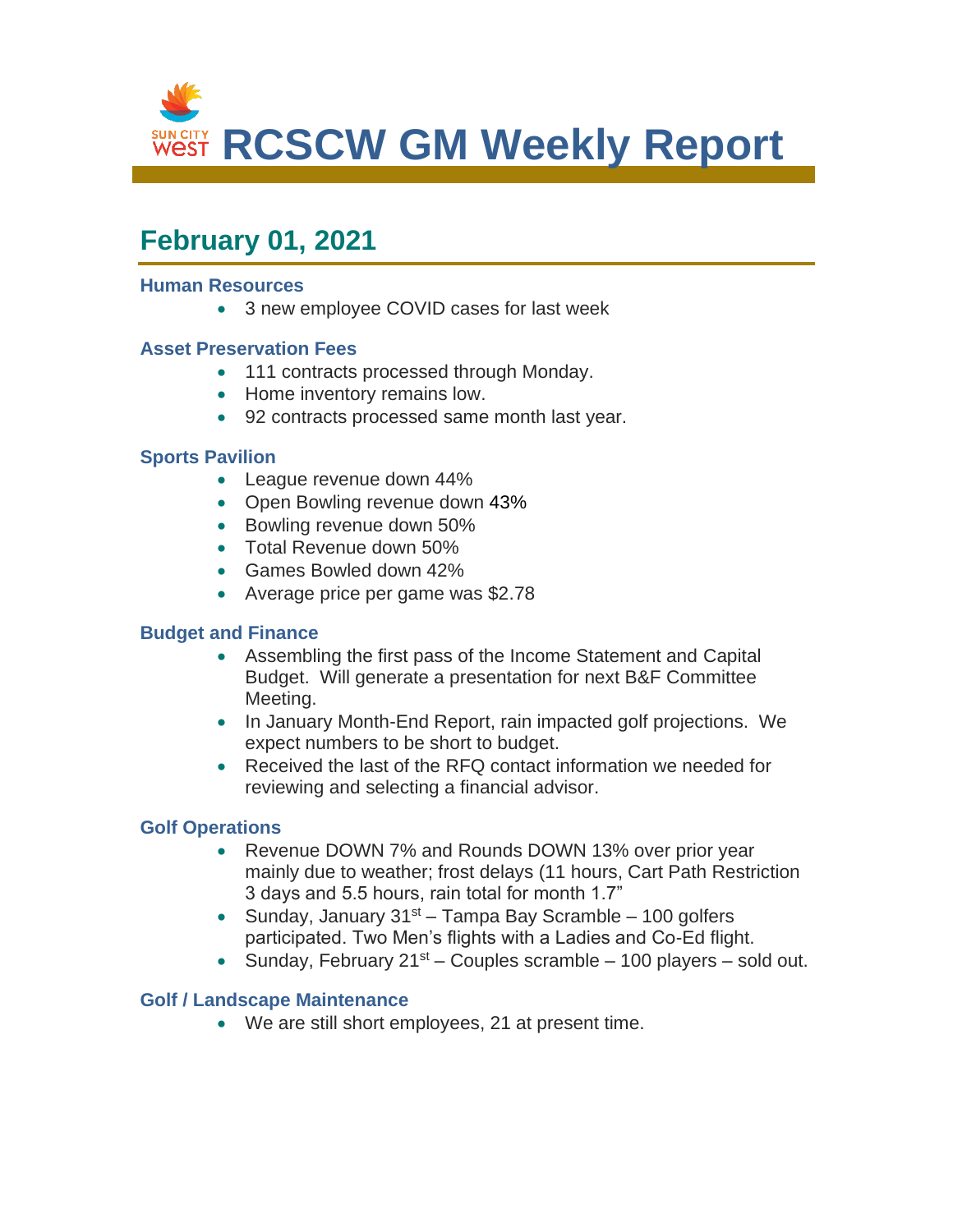## **Clubs / CC & R's**

- COVID-19: No new COVID-19 cases reported in clubs this weekend.
- RR&Ps along with the sample bylaws are finished and set for uploading onto the web page, publication and distribution.
- Everything is running smoothly in Tours and Scheduling.
- Current CC&R violations are at 38. 8 are political signs. We have contacted the County to discuss this further.
- Ran a CC&R yearly report and in the last year, the CC&R Dept. has resolved 722 valid violations.

#### **Village Store**

• We are working on our Month-End Report

## **Facility Maintenance**

- Painting RHJ Fitness Center while closed and performing Interior Maintenance prior to new flooring being installed in April.
- Changed out one HVAC Unit at Palm Ridge Facility on Saturday.
- We are preparing for cellular service change from Verizon to T-Mobile

## **Facility Operations**

- Shower Room maintenance project at Palm Ridge ongoing.
- Attended review meeting with Waxie and Eco Lab last week to discuss our first year with them as our vendor. 57.2% of the product we use from them are considered green/sustainable.
- AZ Game and Fish Department to use Beardsley Pool April 8 from 12:30 to 9 p.m. for water survival training.

#### **Library**

- The library will continue only allowing members to check out items using their curbside pickup service. Paperbacks will be put out for patrons to borrow when weather is good.
- Curbside hours are Tuesday Saturday 9am to 4pm.
- Items can be reserved for curbside pickup through the library's online catalog (catalog.scwlibrary.com), emailing [scwlibrary@suncitywest.com](mailto:scwlibrary@suncitywest.com) or by calling 623-544-6130
- Appointments for registering for the COVID-19 vaccine can be made in the Data Resource Center. To complete the vaccine registration process you must also have an email address and know the password to log into that email account when you visit the DRC. The vaccine registration site is not accepting cox emails. During the registration for the vaccine process, the site may ask you for your Health Insurance information so that the POD provider can charge insurance an administration fee, but you will not receive a bill.
- Banner Health has the following webpage available to sign up for the vaccine. [Make Appointment.](https://www.bannerhealth.com/staying-well/health-and-wellness/wellness/covid/maricopa-county-vaccine) Maricopa County Vaccine Location Information<https://www.maricopa.gov/5659/COVID-19-Vaccine-Locations>
- State Site registration<https://podvaccine.azdhs.gov/>